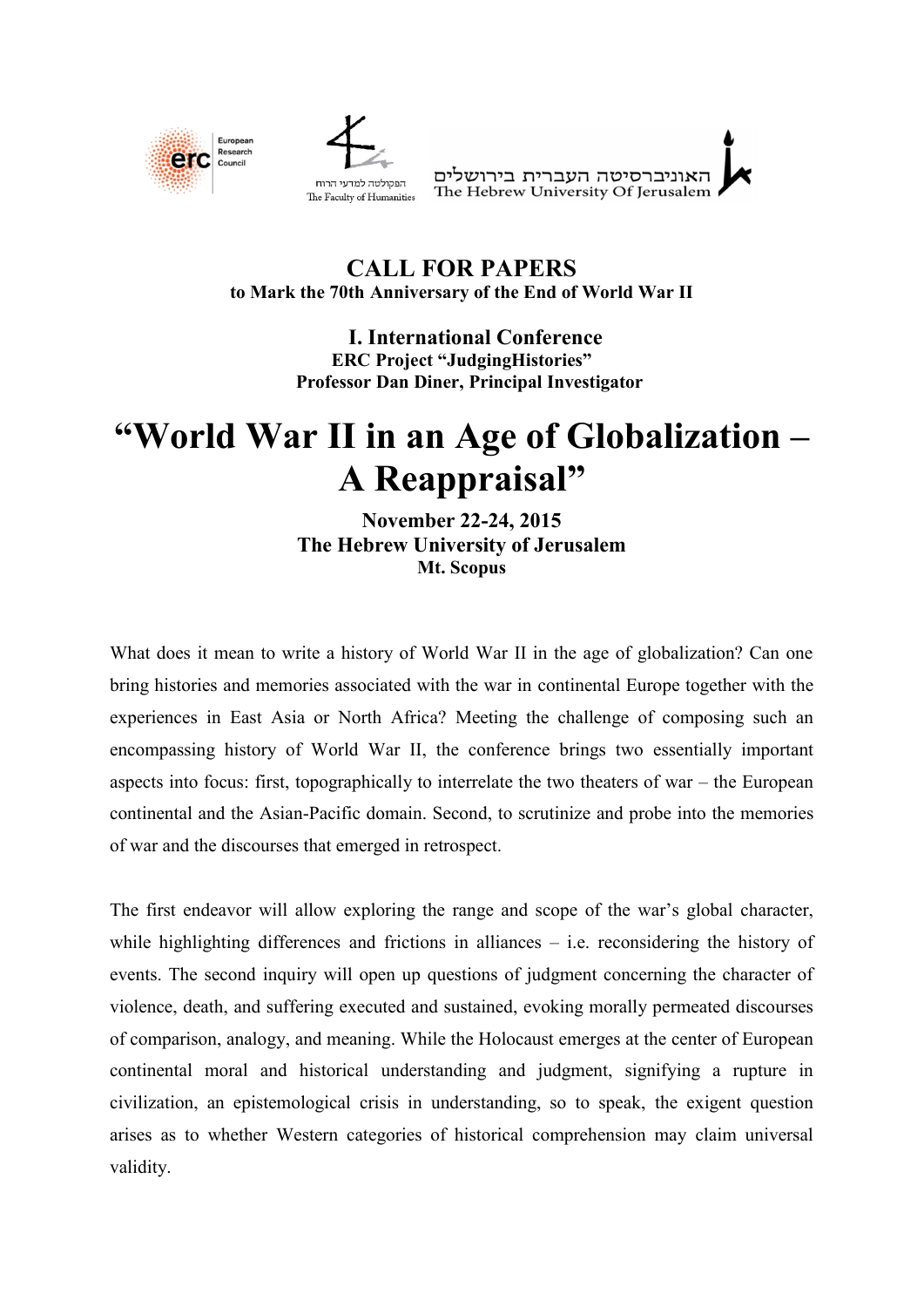*Topographically*, the conference will privilege queries of entanglement and paradoxical constellations which have been less attended to in the European master narratives of WWII. Considering a *"peripheral"* perspective for the history of events as especially insightful, the Japanese intrusion into Manchuria in 1931 will serve as a point of departure, culminating in the Japanese-Soviet border war in summer 1939 and its European repercussions, arriving eventually at the division of the war's two theaters: the European-continental and Asian- Pacific. Proceeding from the "rape" of China, the fall of Fortress Singapore in 1942 will allow focusing on British India as a conflicting political environment where Allied war efforts and anti-colonial struggle mesh in a paradigmatic constellation. That will open a window onto insightful continuities leading from the war to the post-war era of decolonization. From India the gaze will range on to the Middle East and North Africa, where the British imperial strategy will require special concern – entangling exertions in the struggle against the Axis Powers and the imperial-colonial presence in the region. Special consideration will be given to the battle of El-Alamein, the fate of Jewish-Palestine and the perceptions of Arab public opinion in real time as well as in retrospect.

*Epistemologically*, the conference intends to focus on questions of historical comprehension and moral judgment. Core issues are iconic events which have inscribed themselves into universal memory as well as into particular memorial cultures, mostly of a contested character. Embarking from the Jewish Holocaust as a foundational event in European and Western perception as ultimate evil, other events claim an iconic meaning of suffering and disaster. This relates to the Japanese "art of war" in East Asia, especially in China, the calamitous famine in Bengal, caused by natural circumstances and the blunder of British colonial policy. Furthermore, the French case during and after the war, could add to complete the reappraisal of WWII and its aftermath in the colonial and postcolonial environment.

Papers focusing more on the *topographical* aspect of the conference should address issues of entanglement and continuation by reevaluating the temporal and spatial boundaries of WWII as a global event and examine points of division and connection between the different theaters of war. Papers that center on *epistemological* issues are asked to address different depictions and memories of violence, survival, and death while considering them as particular cases within a possible universal view, with preference to explorations of the diverse contexts of the war and their association with colonial questions and processes of decolonization. All in all, we aim to investigate the antipodal existential experiences of WWII that evoked conflicting memories. Such a perspective could enable us to reconstruct a universally convincing and